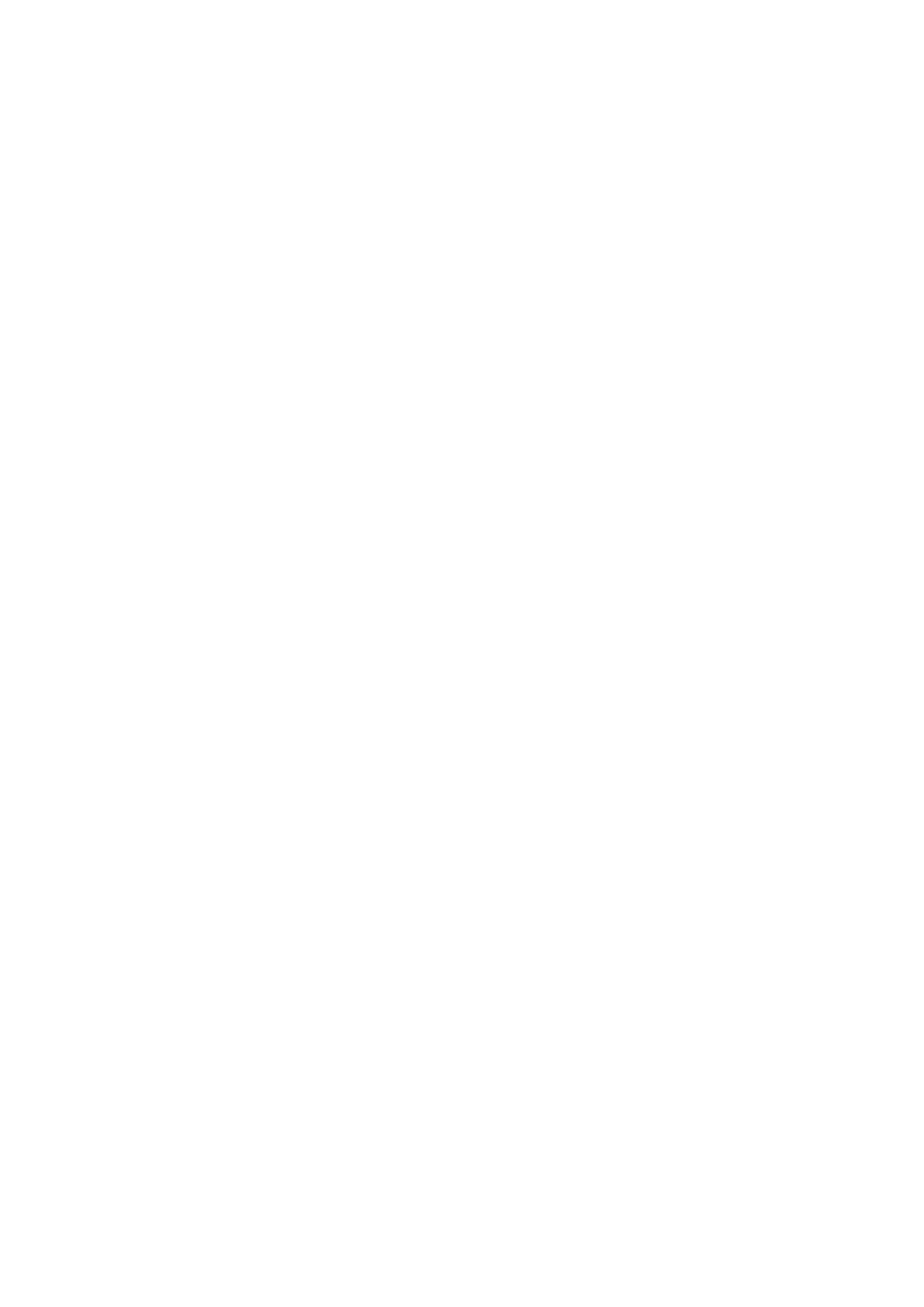### **UNITED STATES SECURITIES AND EXCHANGE COMMISSION Washington, D.C. 20549**

## **FORM 8-K**

**CURRENT REPORT Pursuant to Section 13 OR 15(d) of The Securities Exchange Act of 1934**

**October 25, 2011 Date of Report (Date of earliest event reported)**

# **NATIONAL OILWELL VARCO, INC.**

(Exact name of registrant as specified in its charter)

**Delaware 1-12317 76-0475815** (State or other jurisdiction of incorporation)

(Commission File Number)

(IRS Employer Identification No.)

**7909 Parkwood Circle Dr. Houston, Texas 77036** (Address of principal executive offices) (Zip Code)

Registrant's telephone number, including area code: **713-346-7500**

(Former name or former address, if changed since last report.)

Check the appropriate box below if the Form 8-K filing is intended to simultaneously satisfy the filing obligation of the registrant under any of the following provisions:

o Written communications pursuant to Rule 425 under the Securities Act (17 CFR 230.425)

o Soliciting material pursuant to Rule 14a-12 under the Exchange Act (17 CFR 240.14a-12)

o Pre-commencement communications pursuant to Rule 14d-2(b) under the Exchange Act (17 CFR 240.14d-2(b))

o Pre-commencement communications pursuant to Rule 13e-4(c) under the Exchange Act (17 CFR 240.13e-4(c))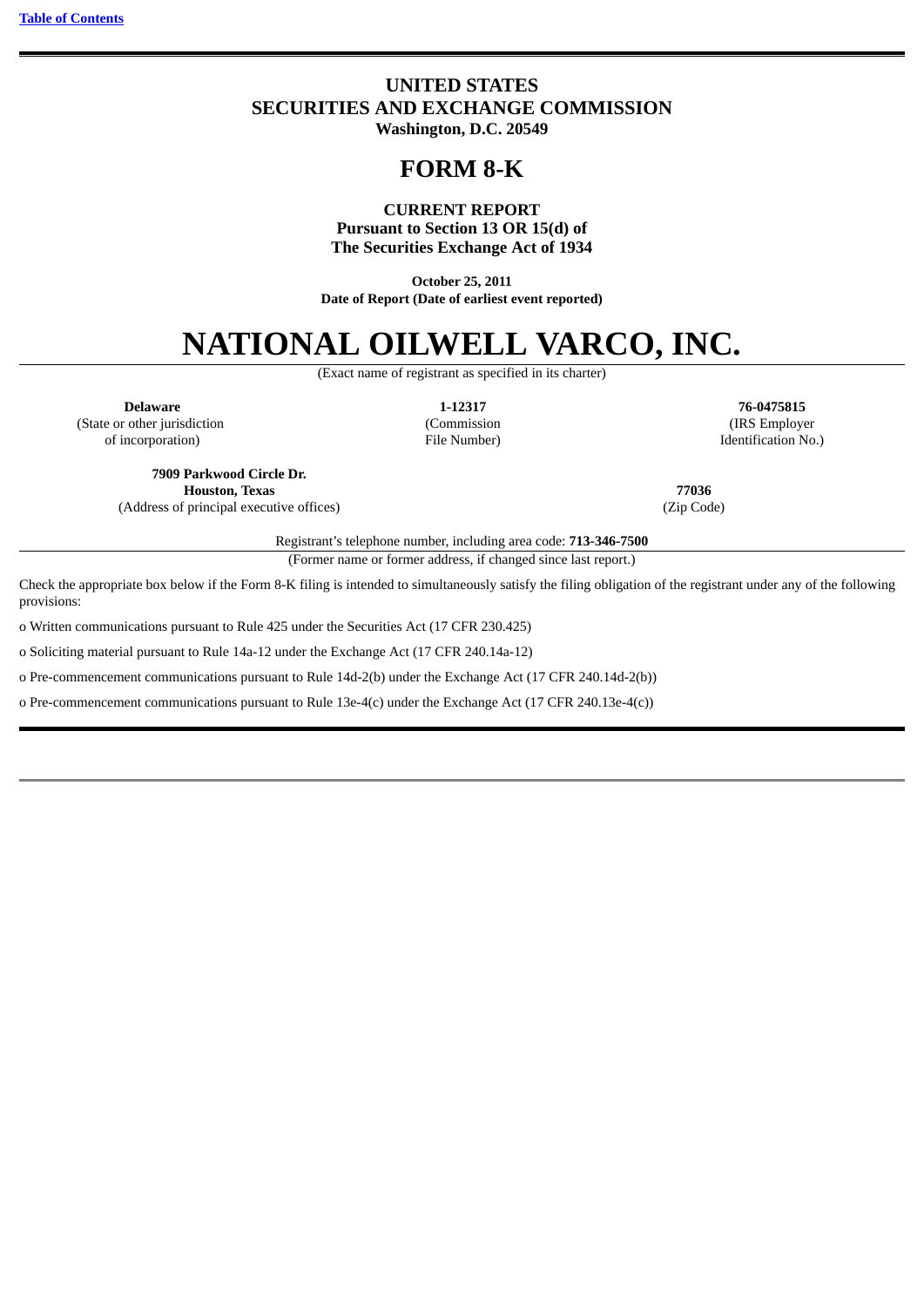## **TABLE OF CONTENTS**

<span id="page-2-0"></span>**[Item 2.02 Results of Operations and Financial Condition](#page-3-0)** [Item 9.01 Financial Statements and Exhibits](#page-3-1) **[SIGNATURES](#page-3-2)** [Index to Exhibits](#page-4-0) EX-99.1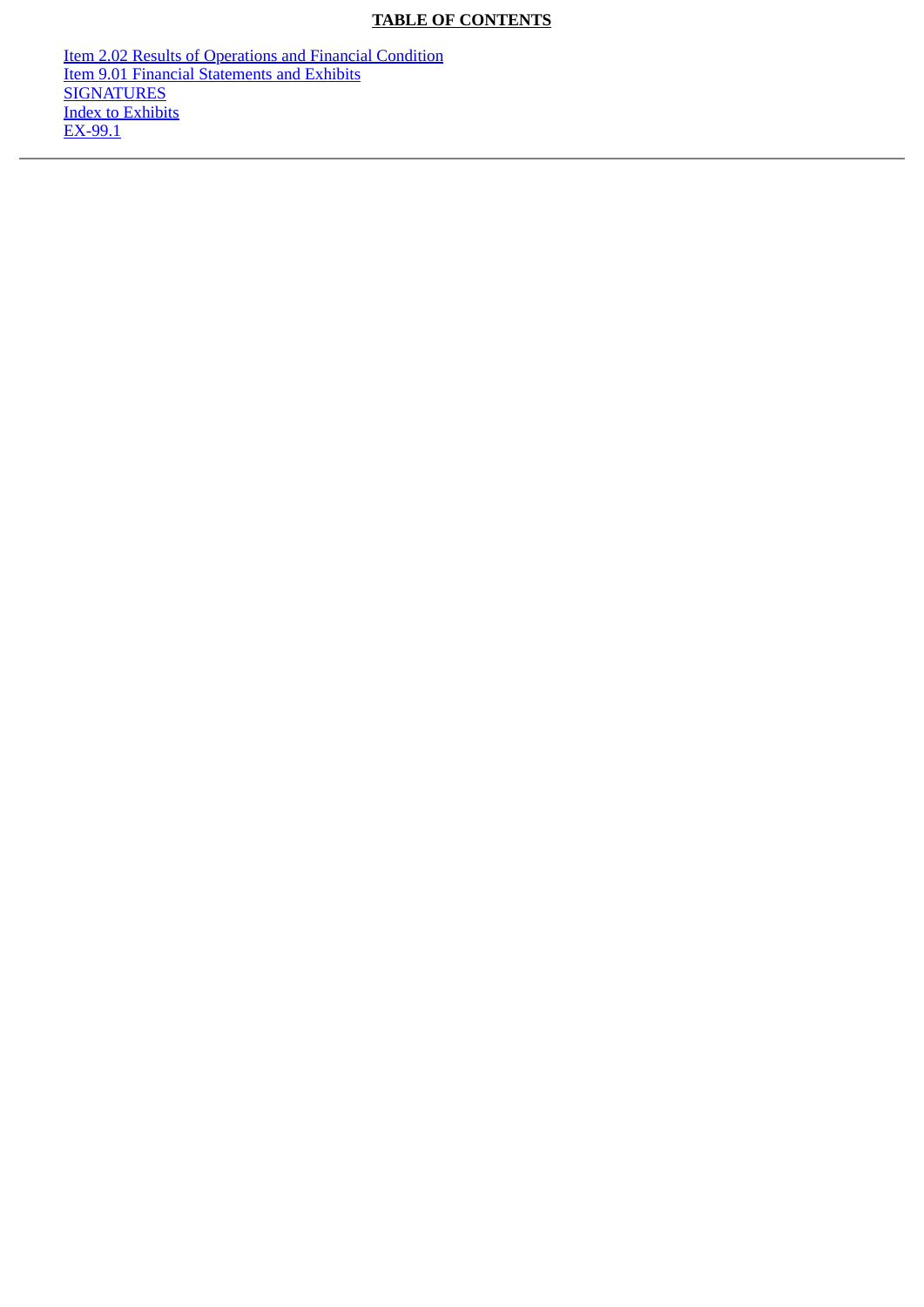#### <span id="page-3-0"></span>**Item 2.02 Results of Operations and Financial Condition**

On October 25, 2011, National Oilwell Varco, Inc. issued a press release announcing earnings for the third quarter ended September 30, 2011 and conference call in connection therewith. A copy of the release is furnished herewith as Exhibit 99.1 and incorporated herein by reference.

The information contained in this Current Report shall not be deemed to be "filed" for purposes of Section 18 of the Securities Exchange Act of 1934 (the "Exchange Act") or otherwise subject to the liabilities of that section, nor shall it be incorporated by reference into a filing under the Securities Act of 1933, or the Exchange Act, except as shall be expressly set forth by specific reference in such a filing.

#### <span id="page-3-1"></span>**Item 9.01 Financial Statements and Exhibits**

(d) *Exhibits*

The following exhibit is provided as part of the information furnished under Item 2.02 of this Current Report on Form 8-K:

<span id="page-3-2"></span>99.1 National Oilwell Varco, Inc. press release dated October 25, 2011 announcing the earnings results for the third quarter ended September 30, 2011.

#### **SIGNATURES**

Pursuant to the requirements of the Securities Exchange Act of 1934, the registrant has duly caused this report to be signed on its behalf by the undersigned hereunto duly authorized.

Date: October 25, 2011 NATIONAL OILWELL VARCO, INC.

/s/ Raymond W. Chang Raymond W. Chang Vice President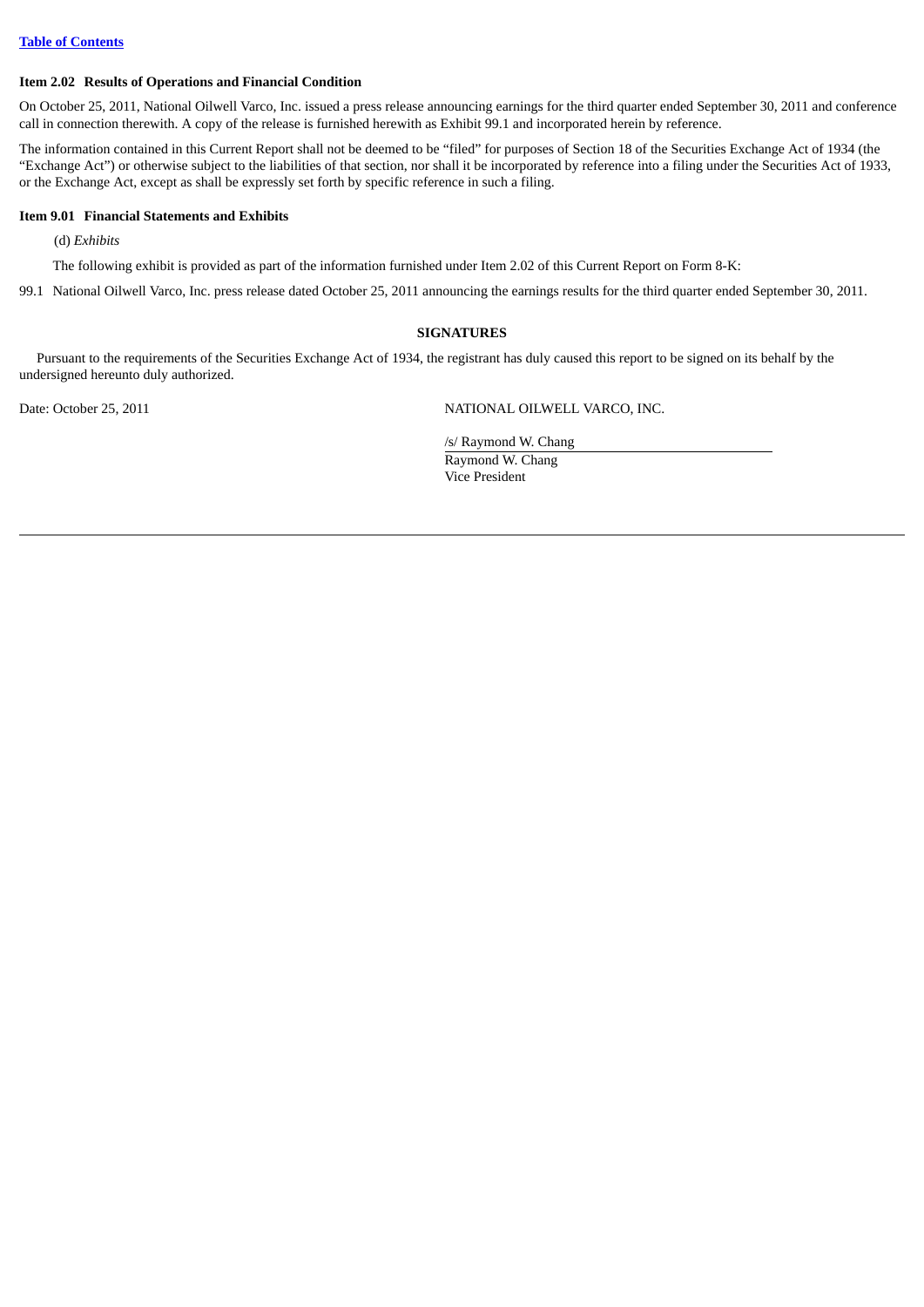#### **Index to Exhibits**

<span id="page-4-0"></span>99.1 National Oilwell Varco, Inc. press release dated October 25, 2011 announcing the earnings results for the third quarter ended September 30, 2011.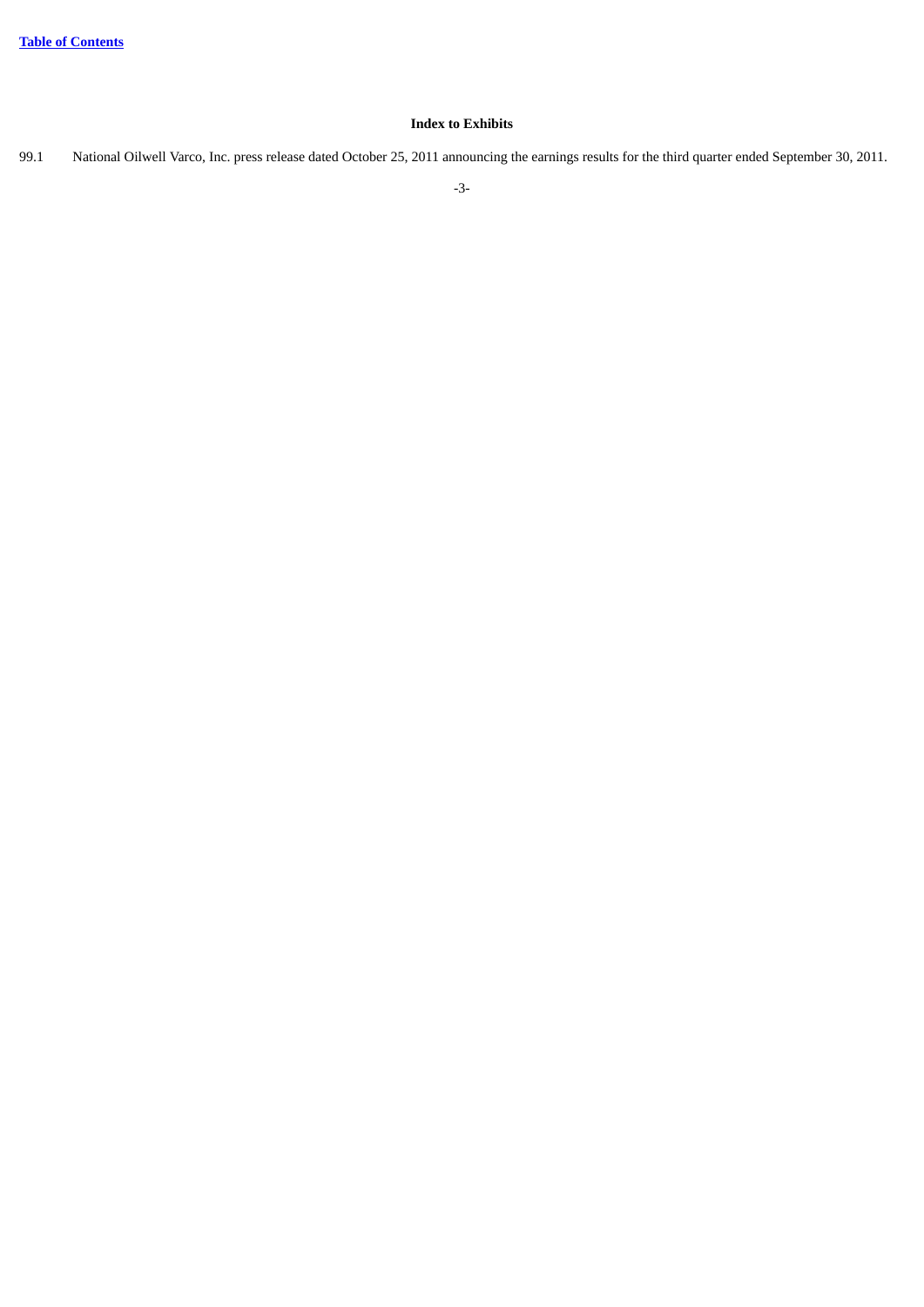**EXHIBIT 99.1**

**NATIONAL OILWELL VARCO** 

**FOR IMMEDIATE RELEASE**

**NEWS Contact: Clay Williams (713) 346-7606**

#### **NATIONAL OILWELL VARCO ANNOUNCES THIRD QUARTER 2011 RESULTS**

**HOUSTON, TX, October 25, 2011** — National Oilwell Varco, Inc. (NYSE: NOV) today reported that for the third quarter ended September 30, 2011 it earned net income of \$532 million, or \$1.25 per fully diluted share, compared to second quarter ended June 30, 2011 net income of \$481 million, or \$1.13 per fully diluted share. Earnings per share increased 30 percent compared to the third quarter of 2010 and increased 11 percent compared to the second quarter of 2011.

Transaction charges for the third quarter of 2011 were \$6 million pre-tax. Net income for the third quarter of 2011 excluding transaction charges was \$536 million, or \$1.26 per fully diluted share. This compares to second quarter of 2011 net income of \$484 million, or \$1.14 per fully diluted share, and third quarter 2010 net income of \$406 million or \$0.97 per fully diluted share, excluding transaction charges from all periods.

The Company's revenues for the third quarter of 2011 were \$3.74 billion, an increase of six percent from the second quarter of 2011 and an increase of 24 percent from the third quarter of 2010. Operating profit for the third quarter of 2011 was \$778 million or 20.8 percent of sales, excluding transaction charges. Sequentially, third quarter operating profit increased nine percent, resulting in operating profit flow-through (change in operating profit divided by the change in revenue) of 29 percent, excluding transaction and restructuring charges. Year-over-year third quarter operating profit increased 30 percent, resulting in operating profit flow-through of 25 percent, excluding transaction and restructuring charges.

During the third quarter of 2011 the Company's Rig Technology segment booked a record \$3.94 billion in new orders. Third quarter capital equipment orders included the Company's single largest order ever, a \$1.5 billion order for seven drillship packages for Estaleiro Atlantico Sul announced in August. Backlog for capital equipment orders for the Company's Rig Technology segment at September 30, 2011 was \$10.27 billion, up 33 percent from the end of the second quarter of 2011.

Pete Miller, Chairman, President and CEO of National Oilwell Varco, remarked, "Strong oil and gas activity and continued outstanding execution enabled the Company to achieve solid earnings again this quarter. All three segments posted higher sequential and year-over-year revenues and operating profit. We are very pleased by the strong sequential margin expansions posted by our Petroleum Services & Supplies and Distribution Services segments, as well as the record level of bookings into our capital equipment backlog for the Rig Technology segment, during the third quarter. We continue to pursue new orders aggressively, and remain well-positioned to execute strategic internal growth and acquisition opportunities.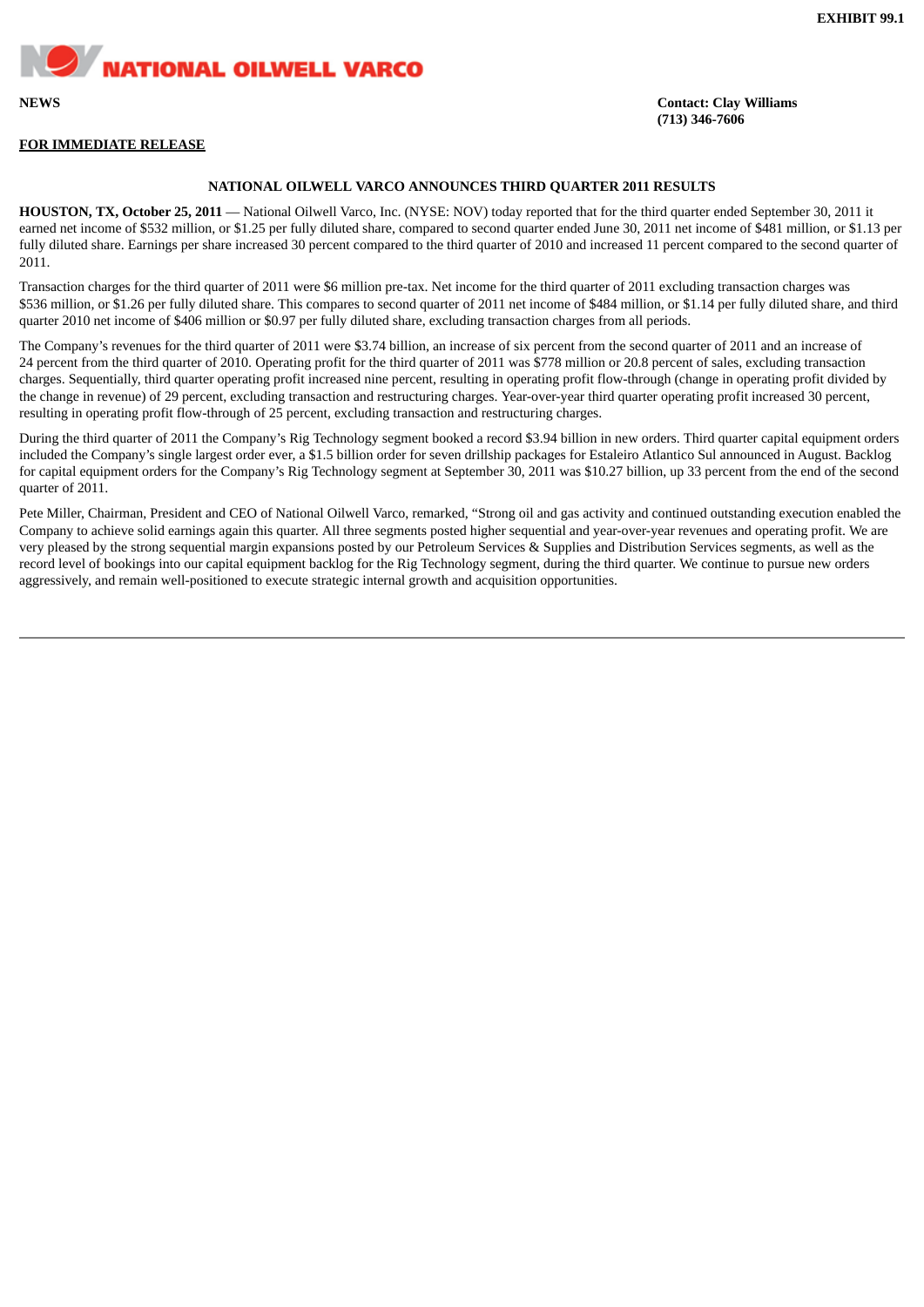We recently completed our acquisition of Ameron International Corporation. We are pleased to welcome Ameron's employees to the National Oilwell Varco family, and are excited about jointly tackling the many new opportunities this combination creates."

#### **Rig Technology**

Third quarter revenues for the Rig Technology segment were \$1.97 billion, an increase of four percent from the second quarter of 2011 and an increase of 19 percent from the third quarter of 2010. Operating profit for this segment was \$528 million, or 26.8 percent of sales. Operating profit flow-through was 14 percent sequentially and 15 percent from the third quarter of 2010 to the third quarter of 2011. Revenue out of backlog for the segment increased one percent sequentially and increased 22 percent year-over-year, to \$1.41 billion for the third quarter of 2011. Non backlog revenue improved 12 percent sequentially and 14 percent year-over-year, due to rising demand for aftermarket spare parts and services.

#### **Petroleum Services & Supplies**

Revenues for the third quarter of 2011 for the Petroleum Services & Supplies segment were \$1.46 billion, up seven percent compared to second quarter 2011 results and up 34 percent from the third quarter of 2010. Operating profit was \$299 million, or 20.5 percent of revenue, up 20 percent from the second quarter of 2011. Operating profit flow-through was 50 percent sequentially and 36 percent from the third quarter of 2010 to the third quarter of 2011. Rising levels of rig activity, seasonal recovery in Canada, and improving pricing resulted in higher revenues and margins for the segment.

#### **Distribution Services**

The Distribution Services segment generated third quarter revenues of \$480 million, which were up 13 percent from the second quarter of 2011 and were up 13 percent from the third quarter of 2010. Third quarter operating profit was \$37 million or 7.7 percent of sales. Operating profit flow-through was 19 percent sequentially and 23 percent from the third quarter of 2010 to the third quarter of 2011. This segment benefited from sequential seasonal sales improvements in Canada, as well as strong sequential gains in U.S. operations on higher rig counts.

The Company has scheduled a conference call for October 25, 2011, at 8:00 a.m. Central Time to discuss third quarter results. The call will be broadcast through the Investor Relations link on National Oilwell Varco's web site at www.nov.com, and a replay will be available on the site for thirty days following the conference. Participants may also join the conference call by dialing **1-800-447-0521 within North America or 1-847-413-3238 outside of North America** five to ten minutes prior to the scheduled start time, and ask for the "National Oilwell Varco Earnings Conference Call."

National Oilwell Varco is a worldwide leader in the design, manufacture and sale of equipment and components used in oil and gas drilling and production operations, the provision of oilfield services, and supply chain integration services to the upstream oil and gas industry.

Statements made in this press release that are forward-looking in nature are intended to be "forward-looking statements" within the meaning of Section 21E of the Securities Exchange Act of 1934 and may involve risks and uncertainties. These statements may differ materially from actual future events or results. Readers are referred to documents filed by National Oilwell Varco with the Securities and Exchange Commission, including the Annual Report on Form 10- K, which identify significant risk factors which could cause actual results to differ from those contained in the forward-looking statements.

- more -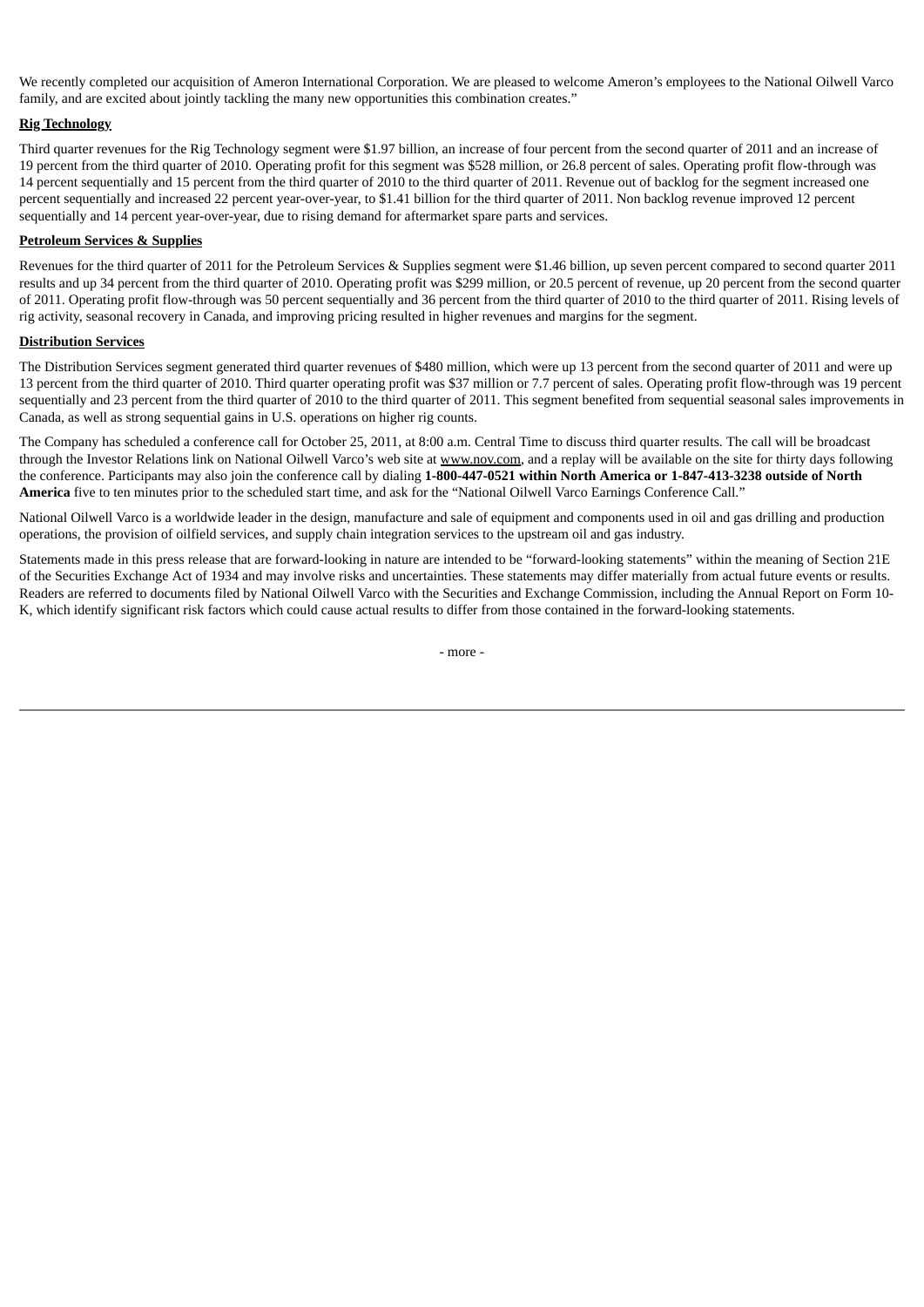#### **NATIONAL OILWELL VARCO, INC. CONSOLIDATED BALANCE SHEETS (In millions, except share data)**

|                                        | September 30,<br>2011<br>(Unaudited) | December 31,<br>2010    |
|----------------------------------------|--------------------------------------|-------------------------|
| <b>ASSETS</b>                          |                                      |                         |
| Current assets:                        |                                      |                         |
| Cash and cash equivalents              | $\mathfrak{S}$<br>3,870              | $\mathfrak{S}$<br>3,333 |
| Receivables, net                       | 3,109                                | 2,425                   |
| Inventories, net                       | 3,907                                | 3,388                   |
| Costs in excess of billings            | 531                                  | 815                     |
| Deferred income taxes                  | 282                                  | 316                     |
| Prepaid and other current assets       | 339                                  | 258                     |
| Total current assets                   | 12,038                               | 10,535                  |
|                                        |                                      |                         |
| Property, plant and equipment, net     | 1,967                                | 1,840                   |
| Deferred income taxes                  | 194                                  | 341                     |
| Goodwill                               | 5,942                                | 5,790                   |
| Intangibles, net                       | 3,995                                | 4,103                   |
| Investment in unconsolidated affiliate | 371                                  | 386                     |
| Other assets                           | 37                                   | 55                      |
|                                        | 24,544                               | \$<br>23,050            |

| LIABILITIES AND STOCKHOLDERS' EQUITY                        |       |              |       |
|-------------------------------------------------------------|-------|--------------|-------|
| Current liabilities:                                        |       |              |       |
| Accounts payable                                            | 802   | $\mathbf{s}$ | 628   |
| <b>Accrued liabilities</b>                                  | 2,154 |              | 2,105 |
| Billings in excess of costs                                 | 1,117 |              | 511   |
| Current portion of long-term debt and short-term borrowings |       |              | 373   |
| Accrued income taxes                                        | 399   |              | 468   |
| Deferred income taxes                                       | 270   |              | 451   |
| Total current liabilities                                   | 4.744 |              | 4,536 |
|                                                             |       |              |       |
| Long-term debt                                              | 510   |              | 514   |
| Deferred income taxes                                       | 1,776 |              | 1,885 |
| Other liabilities                                           | 275   |              | 253   |

#### Commitments and contingencies

| Stockholders' equity:                                                                                      |        |        |
|------------------------------------------------------------------------------------------------------------|--------|--------|
| Common stock — par value \$.01; 423,817,646 and 421,141,751 shares issued and outstanding at September 30, |        |        |
| 2011 and December 31, 2010                                                                                 | 4      | 4      |
| Additional paid-in capital                                                                                 | 8.513  | 8,353  |
| Accumulated other comprehensive income                                                                     | 37     | 91     |
| Retained earnings                                                                                          | 8,580  | 7,300  |
| Total National Oilwell Varco stockholders' equity                                                          | 17.134 | 15.748 |
| Noncontrolling interests                                                                                   | 105    | 114    |
| Total stockholders' equity                                                                                 | 17,239 | 15,862 |
|                                                                                                            | 24,544 | 23,050 |

Total liabilities 7,305 7,188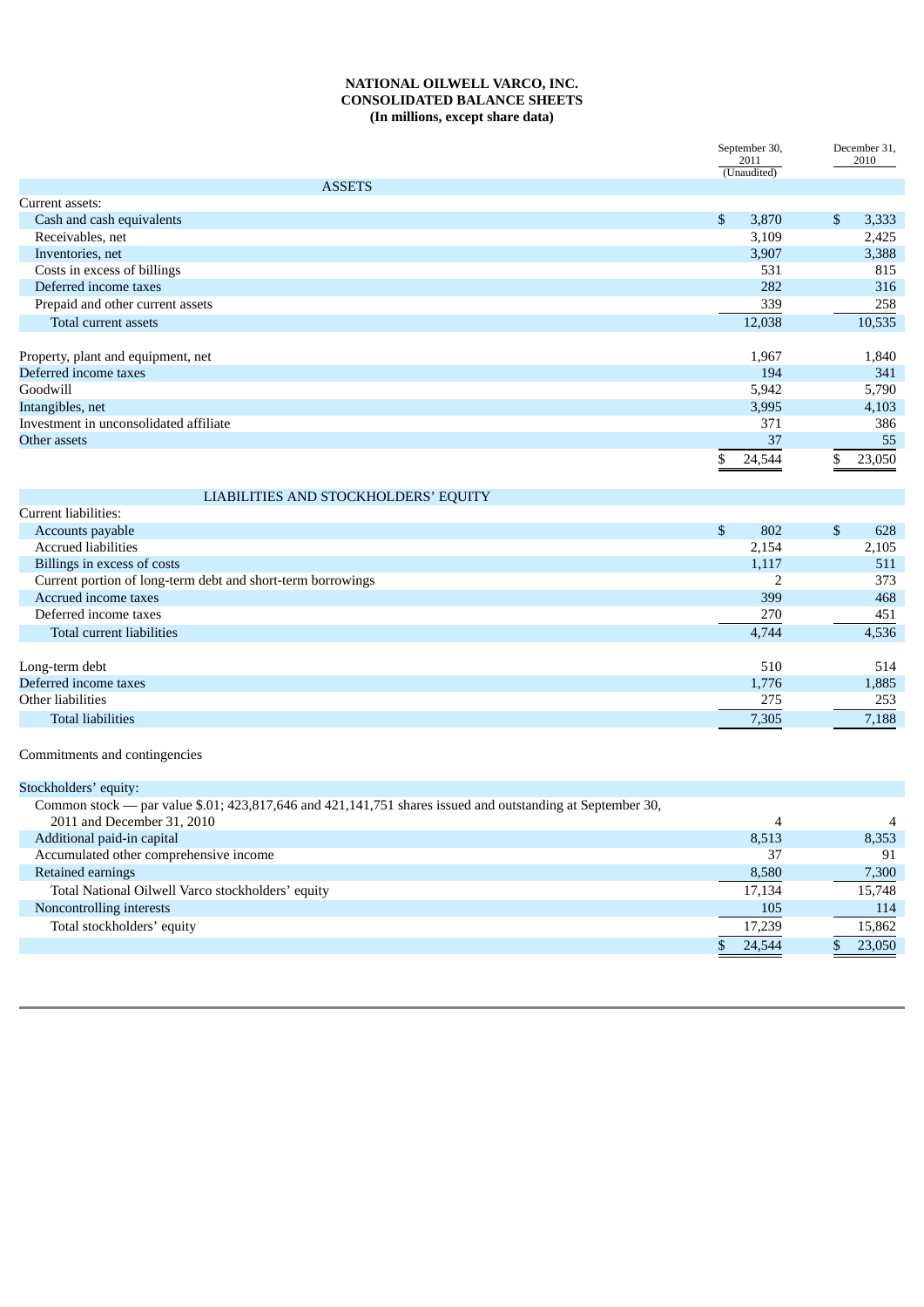#### **NATIONAL OILWELL VARCO, INC. CONSOLIDATED STATEMENTS OF INCOME (Unaudited) (In millions, except per share data)**

|                                                   |             | Three Months Ended<br>September 30,<br>June 30, |                |             | Nine Months Ended<br>September 30, |  |  |
|---------------------------------------------------|-------------|-------------------------------------------------|----------------|-------------|------------------------------------|--|--|
|                                                   | 2011        | 2010                                            | 2011           | 2011        | 2010                               |  |  |
| Revenue:                                          |             |                                                 |                |             |                                    |  |  |
| Rig technology                                    | \$<br>1,970 | \$<br>1,650                                     | \$<br>1,894    | \$<br>5,472 | \$<br>5,208                        |  |  |
| Petroleum services and supplies                   | 1,460       | 1,089                                           | 1,359          | 4,084       | 3,045                              |  |  |
| Distribution services                             | 480         | 424                                             | 423            | 1,313       | 1,123                              |  |  |
| Eliminations                                      | (170)       | (152)                                           | (163)          | (470)       | (392)                              |  |  |
| Total revenue                                     | 3,740       | 3,011                                           | 3,513          | 10,399      | 8,984                              |  |  |
| Gross profit                                      | 1,170       | 947                                             | 1,087          | 3,251       | 2,852                              |  |  |
| Gross profit %                                    | 31.3%       | 31.5%                                           | 30.9%          | 31.3%       | 31.7%                              |  |  |
| Selling, general, and administrative              | 392         | 349                                             | 375            | 1,133       | 1,012                              |  |  |
| Other costs                                       | 6           | $\sqrt{2}$                                      | 4              | 29          | 44                                 |  |  |
| <b>Operating profit</b>                           | 772         | 596                                             | 708            | 2,089       | 1,796                              |  |  |
| Interest and financial costs                      | (8)         | (12)                                            | (9)            | (31)        | (38)                               |  |  |
| Interest income                                   | 5           | $\overline{4}$                                  | $\overline{4}$ | 13          | 9                                  |  |  |
| Equity income in unconsolidated affiliate         | 11          | 8                                               | 10             | 34          | 22                                 |  |  |
| Other income (expense), net                       |             | (23)                                            | (7)            | (26)        | (15)                               |  |  |
| Income before income taxes                        | 780         | 573                                             | 706            | 2,079       | 1,774                              |  |  |
| Provision for income taxes                        | 252         | 169                                             | 226            | 667         | 552                                |  |  |
| Net income                                        | 528         | 404                                             | 480            | 1,412       | 1,222                              |  |  |
| Net loss attributable to noncontrolling interests | (4)         |                                                 | (1)            | (8)         | (5)                                |  |  |
| Net income attributable to Company                | \$<br>532   | \$<br>404                                       | \$<br>481      | \$<br>1,420 | 1,227<br>\$                        |  |  |
| Net income attributable to Company per share:     |             |                                                 |                |             |                                    |  |  |
| <b>Basic</b>                                      | \$<br>1.26  | \$<br>0.97                                      | \$<br>1.14     | \$<br>3.37  | 2.94<br>\$                         |  |  |
| <b>Diluted</b>                                    | \$<br>1.25  | \$<br>0.96                                      | \$<br>1.13     | \$<br>3.35  | \$<br>2.93                         |  |  |
| Weighted average shares outstanding:              |             |                                                 |                |             |                                    |  |  |
| <b>Basic</b>                                      | 422         | 417                                             | 422            | 421         | 417                                |  |  |
| Diluted                                           | 425         | 419                                             | 425            | 424         | 419                                |  |  |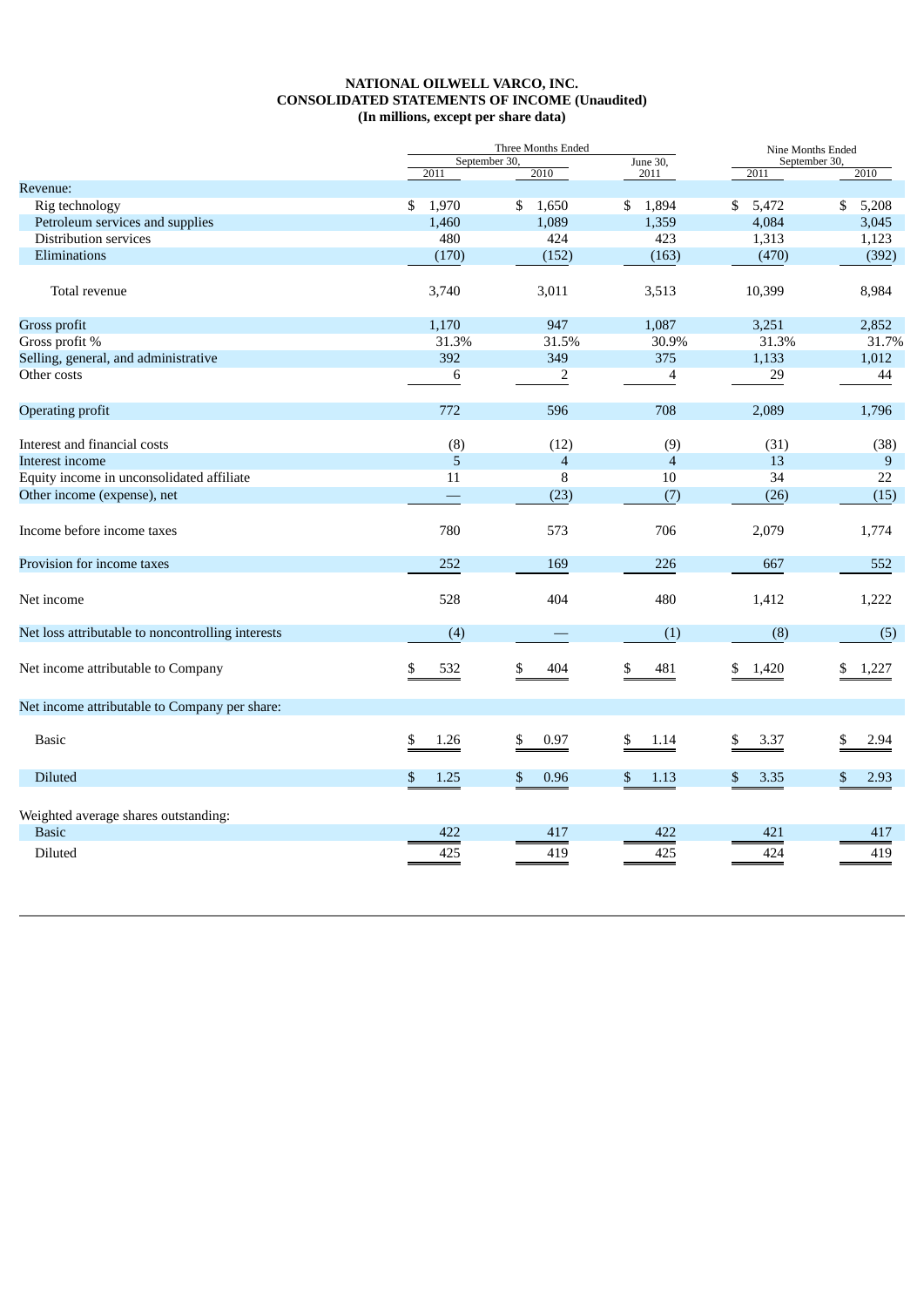## **NATIONAL OILWELL VARCO, INC. OPERATING PROFIT — AS ADJUSTED SUPPLEMENTAL SCHEDULE (Unaudited)**

**(In millions)**

|                                               | Three Months Ended |             |             | Nine Months Ended |             |
|-----------------------------------------------|--------------------|-------------|-------------|-------------------|-------------|
|                                               | September 30,      |             | June 30,    | September 30,     |             |
|                                               | 2011               | 2010        | 2011        | 2011              | 2010        |
| Revenue:                                      |                    |             |             |                   |             |
| Rig technology                                | 1,970<br>\$        | 1,650<br>\$ | 1,894<br>S. | 5,472<br>\$       | \$<br>5,208 |
| Petroleum services and supplies               | 1,460              | 1,089       | 1,359       | 4,084             | 3,045       |
| Distribution services                         | 480                | 424         | 423         | 1,313             | 1,123       |
| Eliminations                                  | (170)              | (152)       | (163)       | (470)             | (392)       |
| Total revenue                                 | 3,740              | 3,011<br>S. | 3,513<br>S. | \$10,399          | 8,984<br>S. |
|                                               |                    |             |             |                   |             |
| Operating profit:                             |                    |             |             |                   |             |
| Rig technology                                | \$<br>528          | \$<br>480   | \$<br>517   | \$<br>1,467       | \$<br>1,570 |
| Petroleum services and supplies               | 299                | 164         | 249         | 794               | 415         |
| Distribution services                         | 37                 | 24          | 26          | 91                | 48          |
| Unallocated expenses and eliminations         | (86)               | (70)        | (80)        | (234)             | (193)       |
| Total operating profit (before other costs)   | 778                | 598         | 712         | 2,118             | 1,840       |
| Operating profit %:                           |                    |             |             |                   |             |
| Rig technology                                | 26.8%              | 29.1%       | 27.3%       | 26.8%             | 30.1%       |
| Petroleum services and supplies               | 20.5%              | 15.1%       | 18.3%       | 19.4%             | 13.6%       |
| Distribution services                         | 7.7%               | 5.7%        | 6.1%        | 6.9%              | 4.3%        |
| Other unallocated                             |                    |             |             |                   |             |
| Total operating profit % (before other costs) | 20.8%              | 19.9%       | 20.3%       | 20.4%             | 20.5%       |